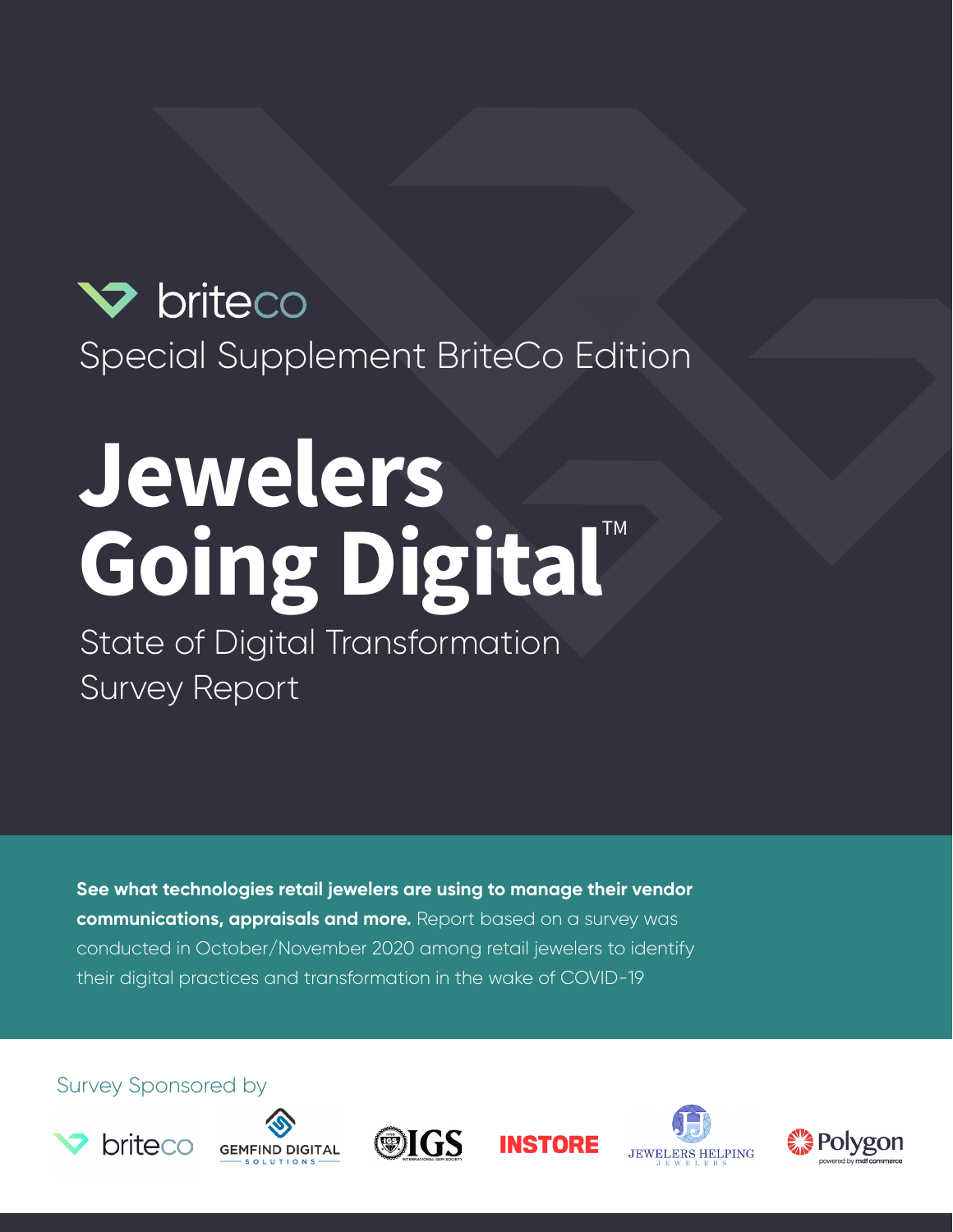

According to Mastercard SpendingPulse, even though overall jewelry sales were down 4.3% in 2020, **eCommerce sales were up 44.6%** during the expanded holiday season, running from October 11 through December 24, 2020.

# From BriteCo Founder & CEO Dustin Lemick

**There is growing recognition in the retail jewelry industry that the pandemic has accelerated a trend toward digital communications that has been building for many years.**

In 2020, many independent retail jewelers had to reckon with managing a digital Internet presence they may or may not have been prepared for.

To help share how our individual retail stores are responding, a group of leaders representing digital technology enablers including BriteCo, GemFind, Polygon, and IGS, along with the Facebook group Jewelers Helping Jewelers, and our media sponsor, Instore magazine came together to invite participation in a survey aimed specifically at the digital transformation happening among jewelers today.

More than 200 retail jewelers from throughout the U.S. completed the online survey. Of these respondents, 50% had a single store with an online presence (website and social media), and 10% had multiple stores with online presence.

**This supplemental report is based on the results of the survey covering specific questions around how jewelers are leveraging digital technology for communicating with vendors, what jewelry appraisal systems they are using and the importance of personal jewelry insurance for their customers**

> 50% **Single store** with online presence

**Multiple stores**  with online presence 10%

**Download the full survey report at [www.jewelersgoingdigital.org](mailto:www.jewelersgoingdigital.org?subject=)**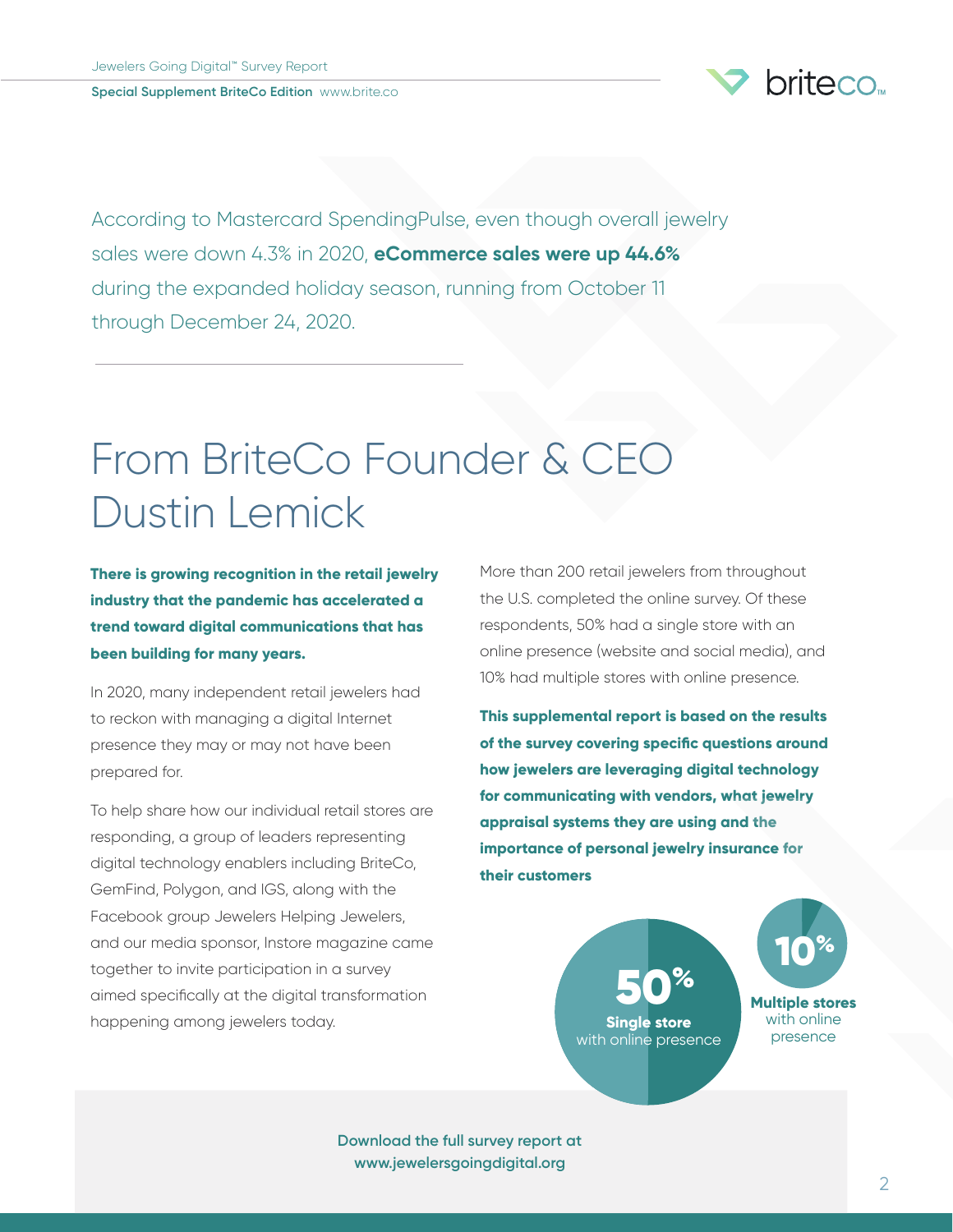

### **BRITECO SPECIAL EDITION** Executive Summary

The impact of COVID-19 has made the digital transformation of retail jewelers more imperative than ever before. By limiting face to face contacts through mandated closures and consumer fears, jewelers have been forced to manage their stores more efficiently and effectively than ever before. That has highlighted the importance of digital tools in retail jewelry store management.

This supplement focuses on vendor communications, how appraisals generate income, what jewelry appraisal systems they use and the importance of personal jewelry insurance for their customers.

Nearly all jewelers (93%) now rely on various digital tools for their vendor communications.

About one in three (30%) retail jewelers consider appraisals an important source of store income, while just over half (51%) indicated they perform only a few appraisals each month.

More than one-third or 34% of jewelers still use a computer template or manual paper system to do appraisals. Another 25% use downloadable desktop appraisal software, while only 16% are using more advanced, and streamlined online cloud-based appraisal software systems.

Most jewelers (88%) said it was important their customers get personal jewelry insurance, with more than half of these jewelers (45%) saying it was very important for their customers to get coverage.

However, only 17% say their customers ask about insurance "all the time," while more than 50% said they are asked about insurance "occasionally."

**INTERESTING NOTE:** Only one in ten jewelers say they are never asked about personal jewelry insurance the same number that said jewelry insurance was not important to their customers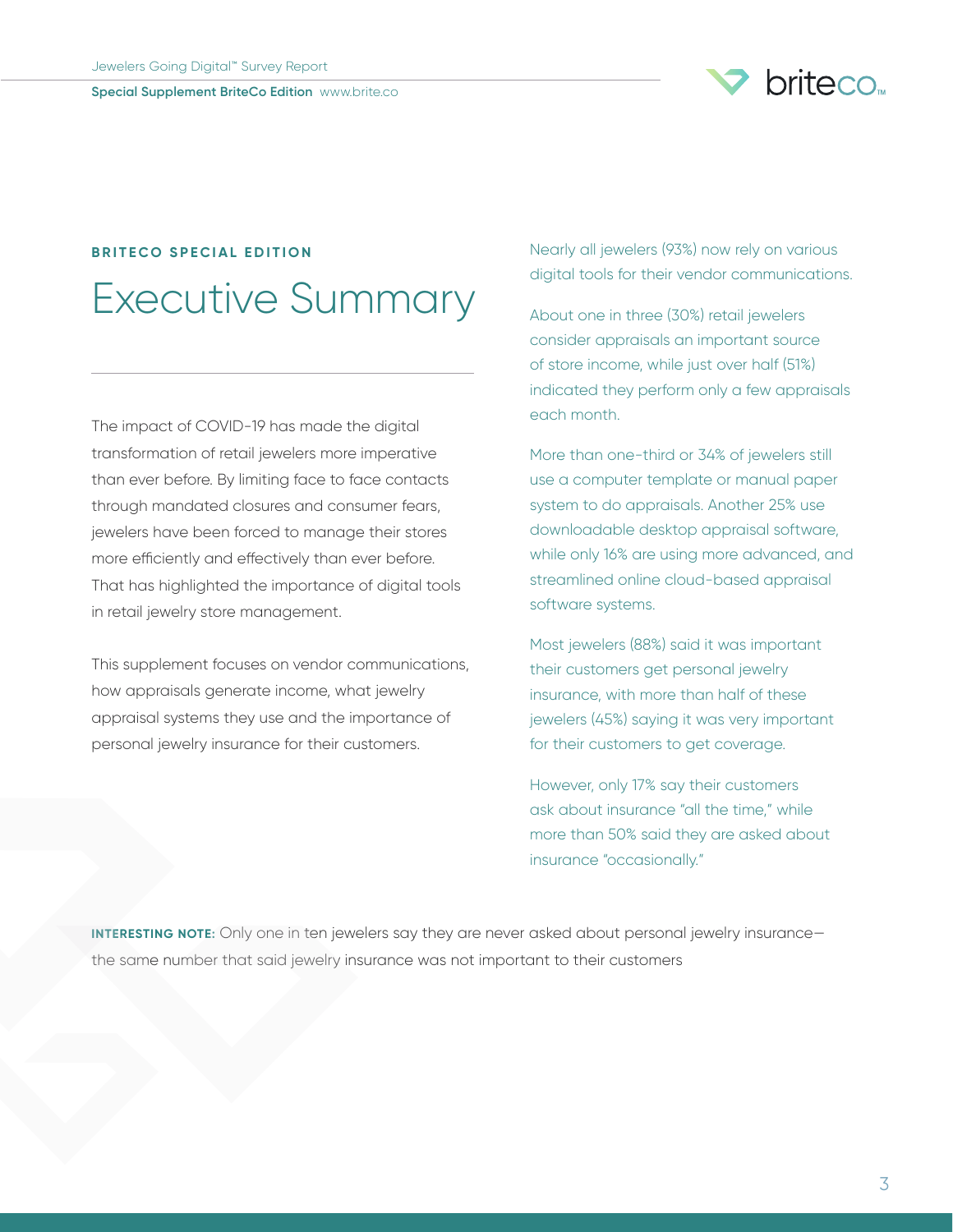

### **SURVEY REPORT** Key Takeaways

#### **No More Status Quo**

One of the major takeaways from the Jewelers Going Digital report emphasized that **maintaining the status quo is no longer acceptable for retail jewelers.**

To survive and thrive in a post-COVID environment, jewelers must **focus on growing their online engagement and interaction with customers and vendors.**

Jewelers need to leverage digital technology to transform their businesses and engage customers where they live:… **online and on their smartphones.**

This imperative applies to the retail jeweler's **appraisal system and personal jewelry insurance coverage** for their customers.

With the **BriteCo cloud-based appraisal system**, the independent retail jeweler now has the digital tools to not only streamline the jewelry appraisal process, saving hours of time, they can make their customer's experience faster and much more convenient.

Likewise, **BriteCo instant customer jewelry insurance quotes** provide the ultimate in easy, accurate and affordable replacement insurance coverage.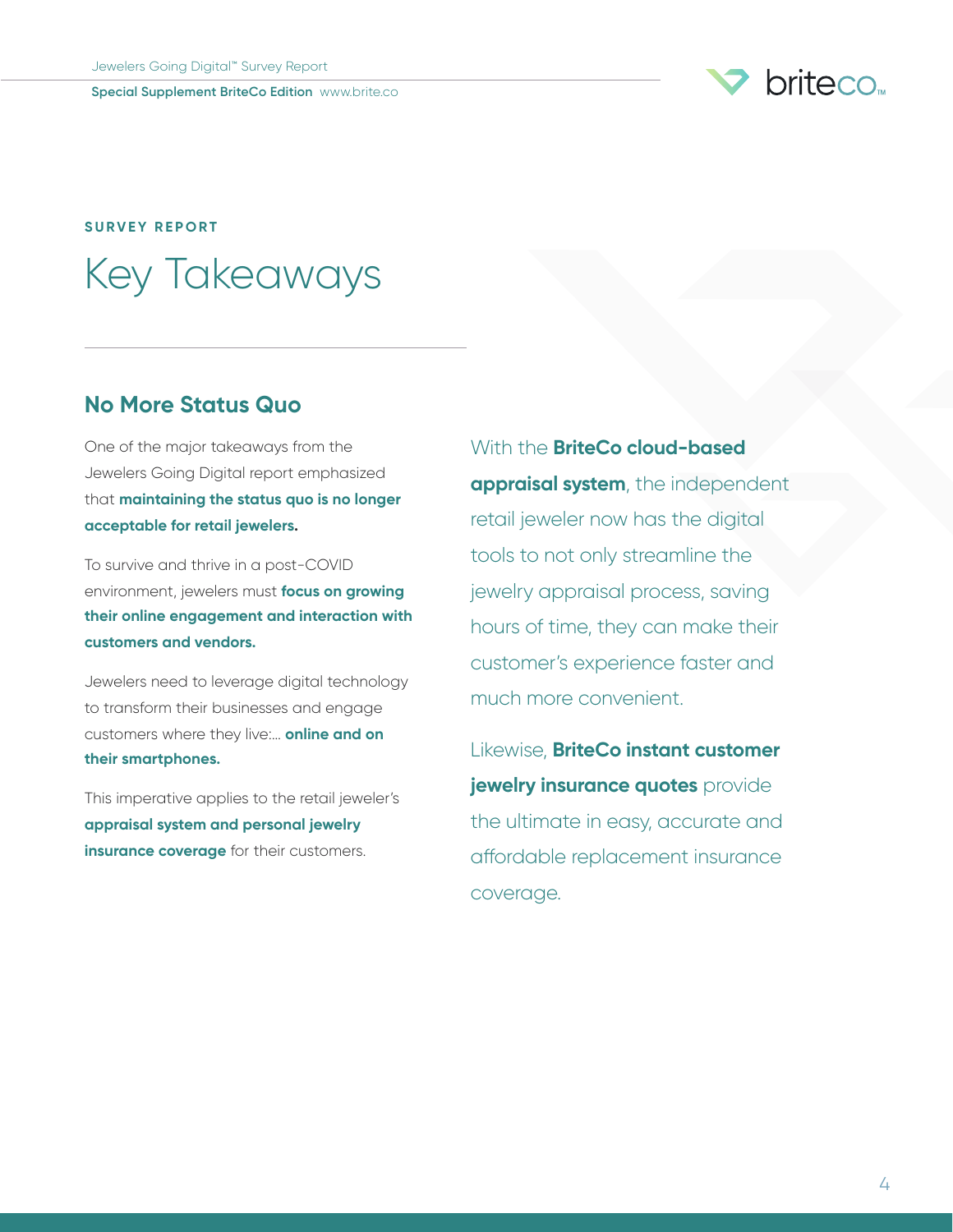

#### **S U R V E Y R E S U LT S**

# Most jewelers now rely on digital tools for vendor communications.

These days less than 7% of jeweler respondents use only telephone or face-to-face communications in dealing with their vendors. So, it's not surprising that retail jewelers rely heavily on digital tools to help them keep in touch with vendors. According to survey respondents, nearly 90% use email to communicate with their vendors, followed by texting/sms at 57% and Facebook Messenger at 39%.

### Which digital tools do you use to communicate with vendors?

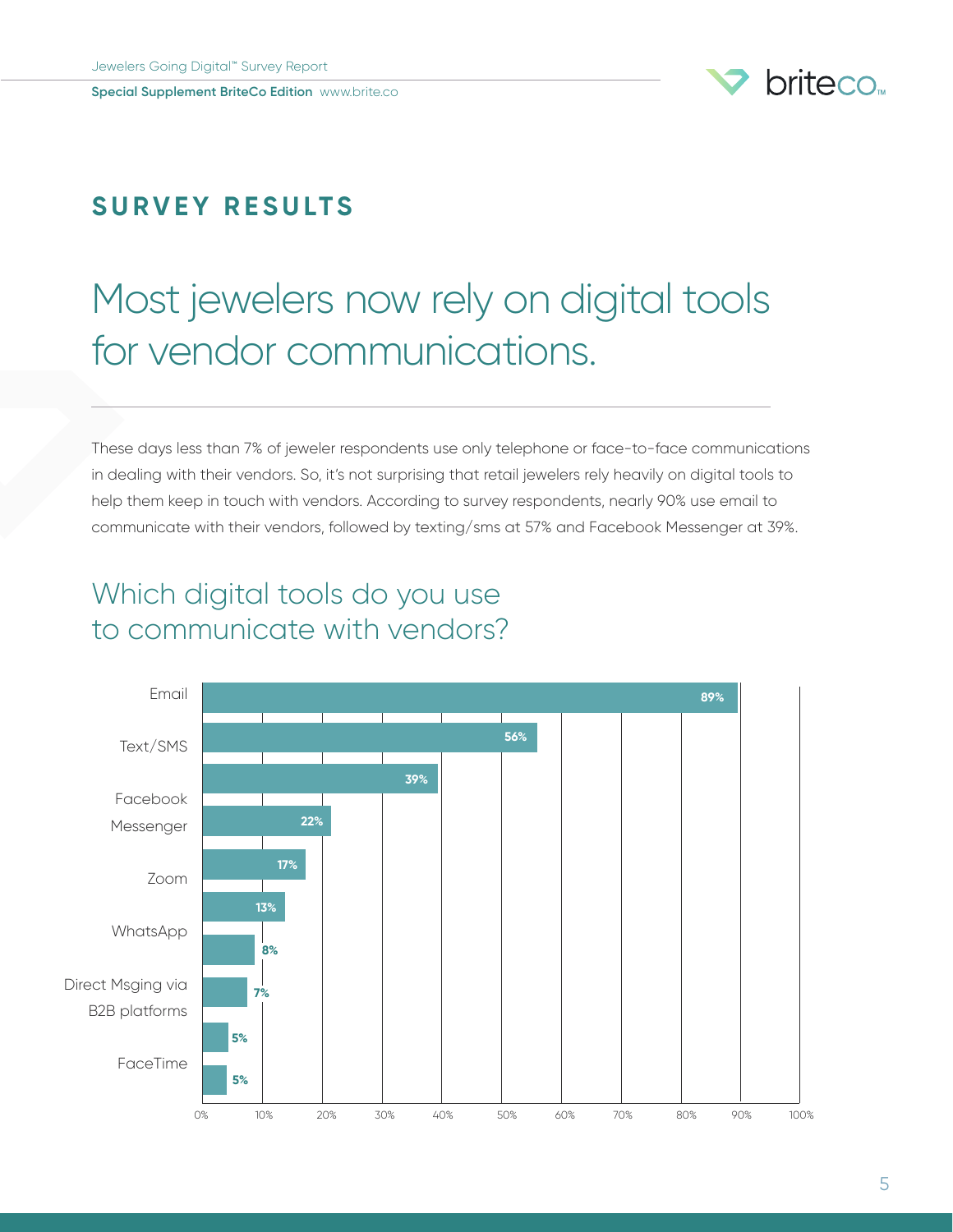

# Appraisals are an important source of income for one out three jewelers.

While jewelry appraisals are an important source of income for nearly one third of jewelers, there are still stores that depend on outdated appraisal systems such as computer templates or manual paper processes.

Based on survey respondents, about a third or 30% consider appraisals an important source of income for their store. Just over half of the jewelers surveyed (51%) indicated that the perform only a few appraisals each month. And 18% said they don't do appraisals.

### Do you make money on appraisals?

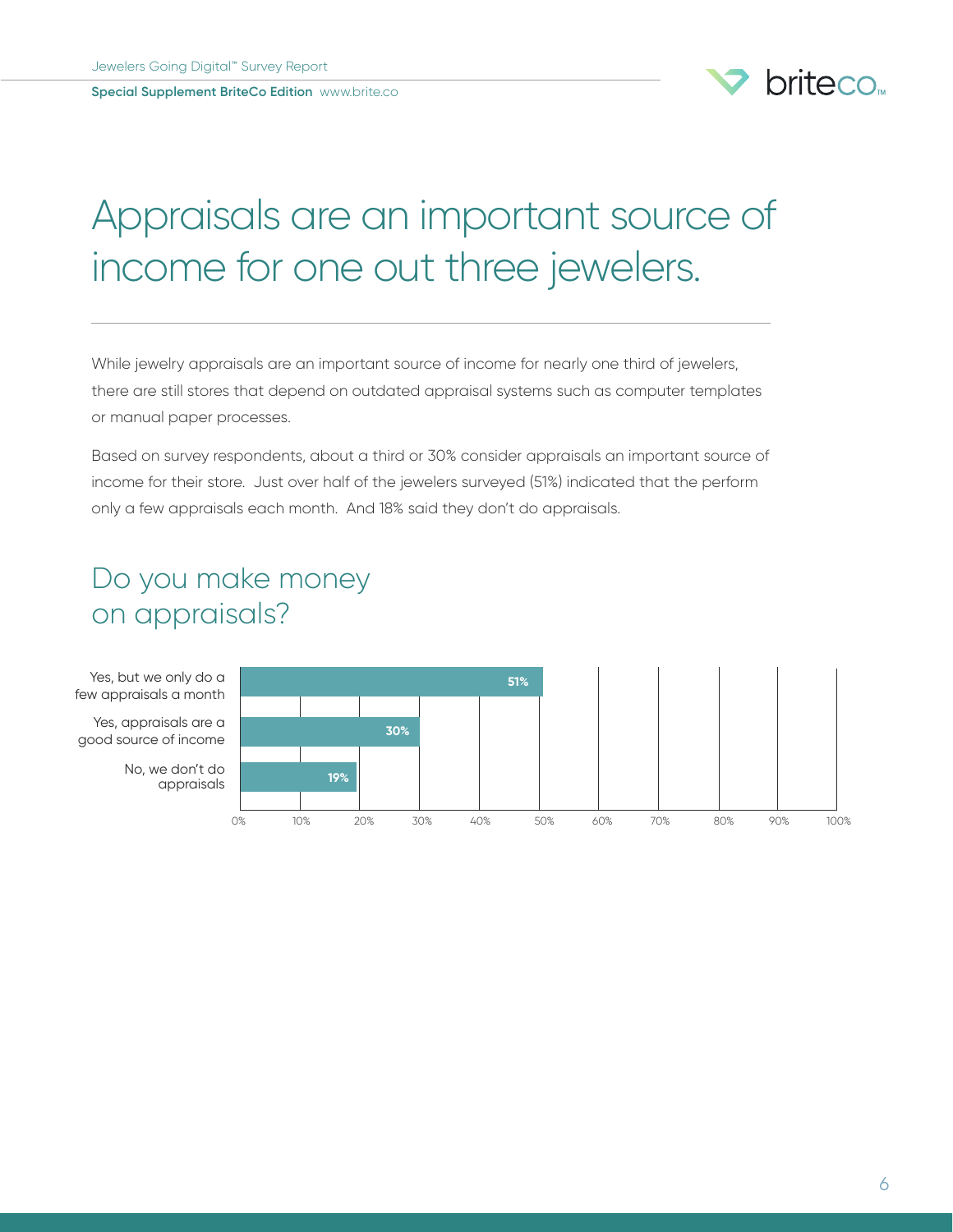

# Many retail jewelers are still tied to outdated appraisal processes.

For those retail jewelers conducting appraisals, most appear to be "digitally challenged" in the sense that more than one-third or 34% still use a computer template such as Microsoft Word, or some kind of manual paper appraisal system. About one in four or 25% are using downloadable desktop appraisal software to perform appraisals, with 16% using more advanced, online cloud-based appraisal software. Another 25% indicated they do not do their own appraisals or outsource appraisals to a third party.

### How do you perform appraisals?

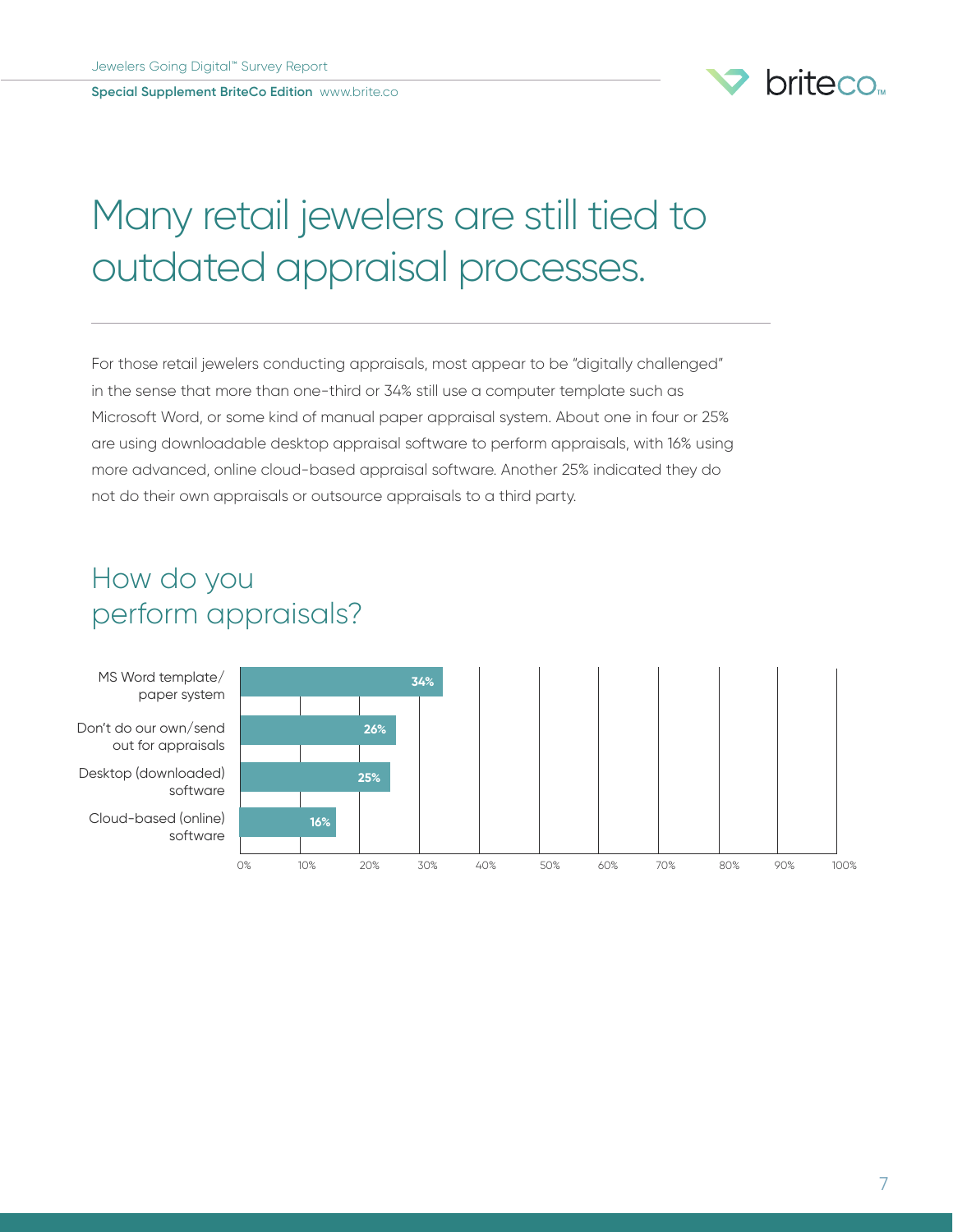

# Vast majority of jewelers say it's important their customers get jewelry insurance.

Of particular interest from BriteCo's perspective is how jewelers perceive their customer's need for personal jewelry insurance to protect their purchases. More than 88% of jewelers responding to the survey feel their customers should get jewelry insurance to protect their purchases, with more than half of those jewelers (45%) saying it was very important for customers to get coverage.

### How important is it that your customers get jewelry insurance?



**BriteCo's own analysis of personal jewelry insurance purchasing habits indicates that more than half of engagement ring purchases go uninsured every year in the United States.**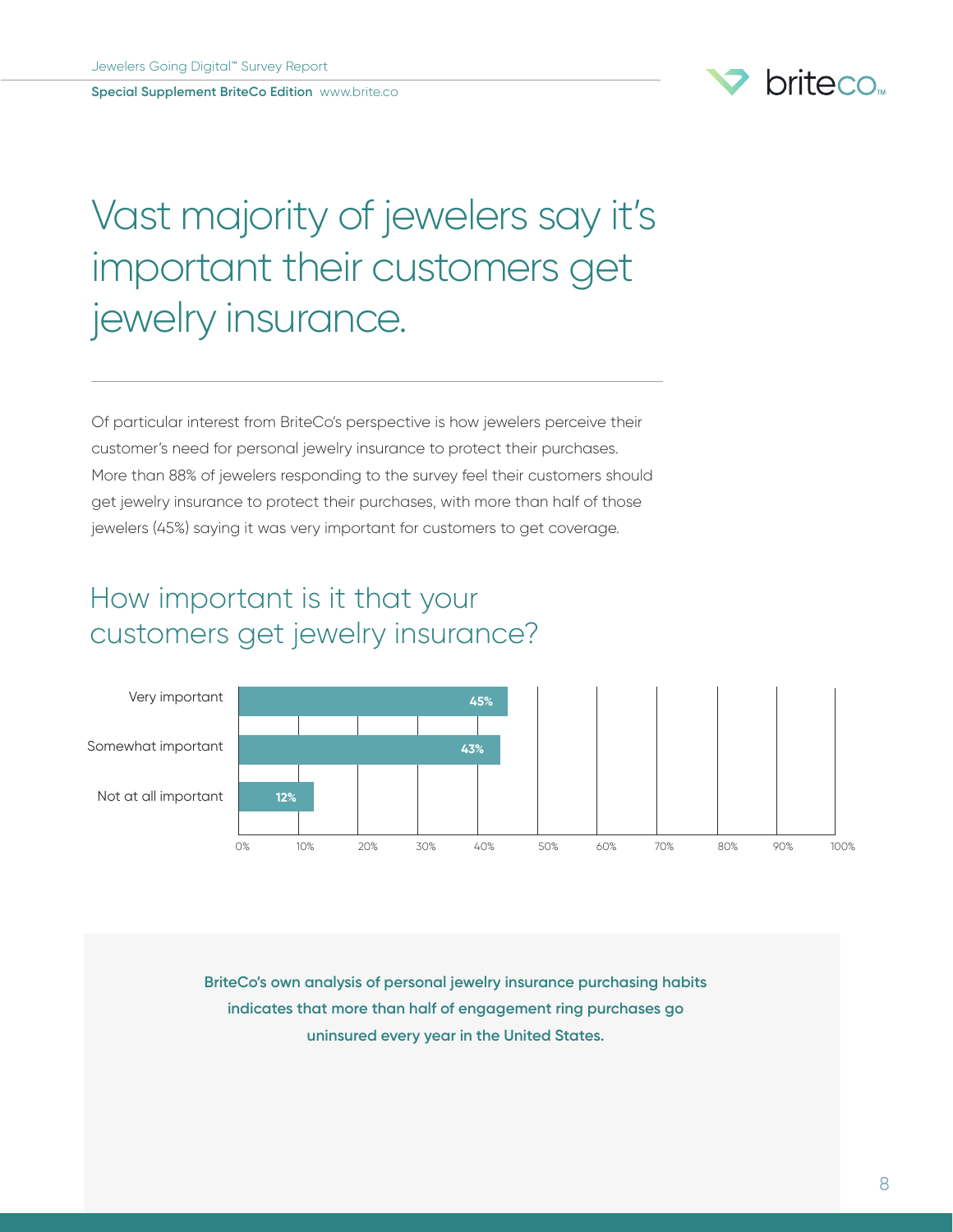

# Jewelry insurance not always top of mind among customers.

While retail jewelers are not licensed to sell insurance, they do find themselves in situations where they are asked about jewelry insurance by their customers. More than half or 53% are occasionally asked by customers about jewelry insurance while another 17% say their customers ask about insurance "all the time." Interestingly, about one in ten jewelers say they are never asked about insurance—the same number that said jewelry insurance was not important to their customers.

### Do your customers ask about jewelry insurance?

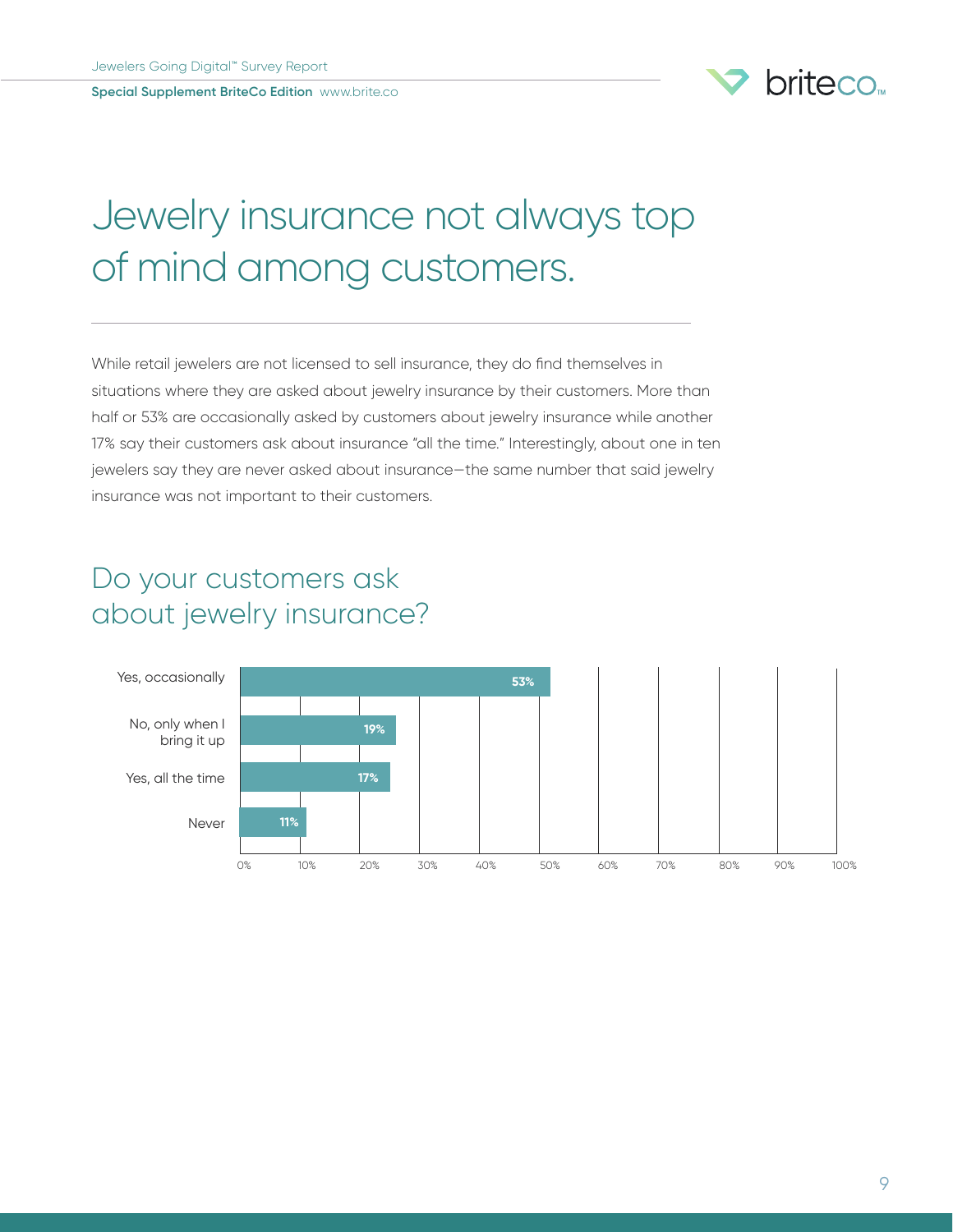

#### **BRITECO SPECIAL EDITION**

## Recommendations

Recognize that communications with customers via email, text has become a necessity to survive and thrive as an independent retail jeweler. With reduced in store visits, ensuring you offer online and smartphone connections to your customers is more important than ever. Even when the pandemic eventually subsides, your customers (especially the younger ones) will expect you to speak to them via the Internet, text, video and more.

**Here's where BriteCo can help you harness digital technology to improve your sales and customer relationships:**

#### **1. Improve Your Appraisal System**

Take a close look at upgrading your jewelry appraisal system and processes now to save time and make more money. More than 2,000 retail jewelers have already signed up to use BriteCo's cloud-based appraisal system. **Free to qualified retail jewelers at [www.brite.co/for-jewelers](http://www.brite.co/for-jewelers),** BriteCo's appraisal system is an intuitive (no training required), automated time saver that makes creating and managing customer appraisals fast and easy. Once finalized, the customer receives a customized email from your store with a PDF of the appraisal.

#### **2. Go Digital**

Join the digital age by making sure your customers get the option to **purchase jewelry insurance at the point of sale** so that no one walks away without coverage. BriteCo makes it super convenient when you use our appraisal system. Once an appraisal is finalized and sent to your customer, BriteCo sends a text or email directly to the customer offering an immediate, no obligation insurance quote. Your customer answers a few questions, pays with credit card, and in a matter of minutes is fully insured with A+ rated coverage. There's **no deductibles** and each piece is insured up to **125% of appraised value** for replacement.

#### **3. Offer Instant Quotes**

If you are offering eCommerce transactions using Shopify on your website, you can make sure your customers get a no obligation insurance quote conveniently at checkout with **BriteCo's Instant Insurance Quote Tool.** You can download it free at the Shopify app store at **<https://apps.shopify.com/briteco>** and it installs in only a few minutes. With every completed insurance application, **you also get \$15.**

#### **4. Join the Digital Revolution**

You can educate yourself and your staff with free resources and get the full Jewelers Going Digital survey report results free at **[www.jewelersgoingdigital.com](http://www.jewelersgoingdigital.com)**. BriteCo also provides retail jewelers with helpful industry updates and tips to improve your online presence and sales through the BriteCo Hub.